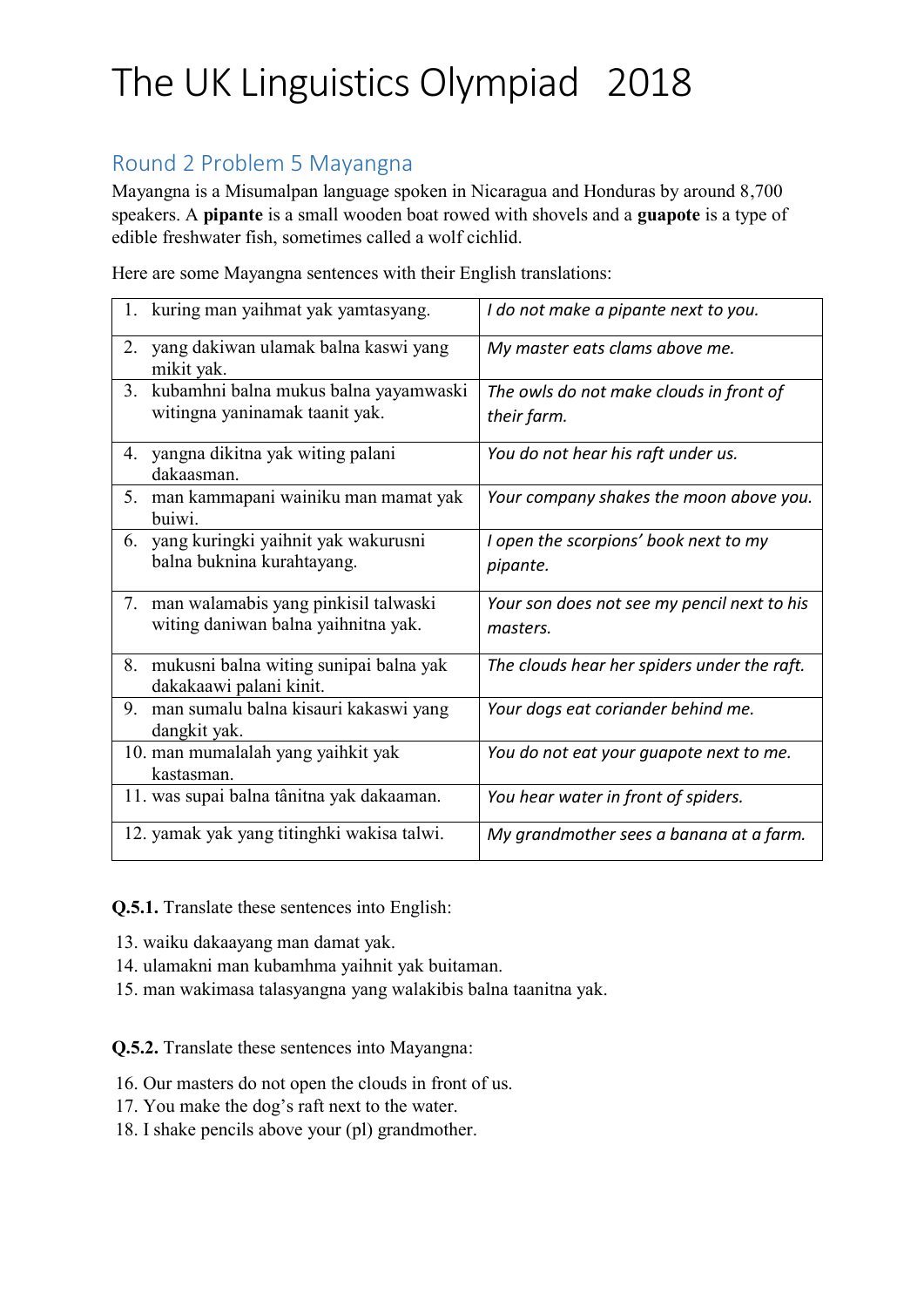## Solution and marking.

Scoring (max 31)

- 13-15: 3 points for each correct sentence. (max 9)
	- o 1 less for each wrong word, till zero.
- 16-18: 1 point for each correct word. (max 22)
	- o No half marks.

| 13 | I hear a moon below you.                                               |
|----|------------------------------------------------------------------------|
| 14 | You shake the clam next to your owl.                                   |
| 15 | We do not see your banana in front of my sons.                         |
| 16 | yangna dakinawan balna mukusni balna kurarahwaski yangna taakitna yak. |
| 17 | wasni yaihnit yak sunilu palani yamtaman.                              |
| 18 | pinsil balna buitayang manna titinghmana minit yak.                    |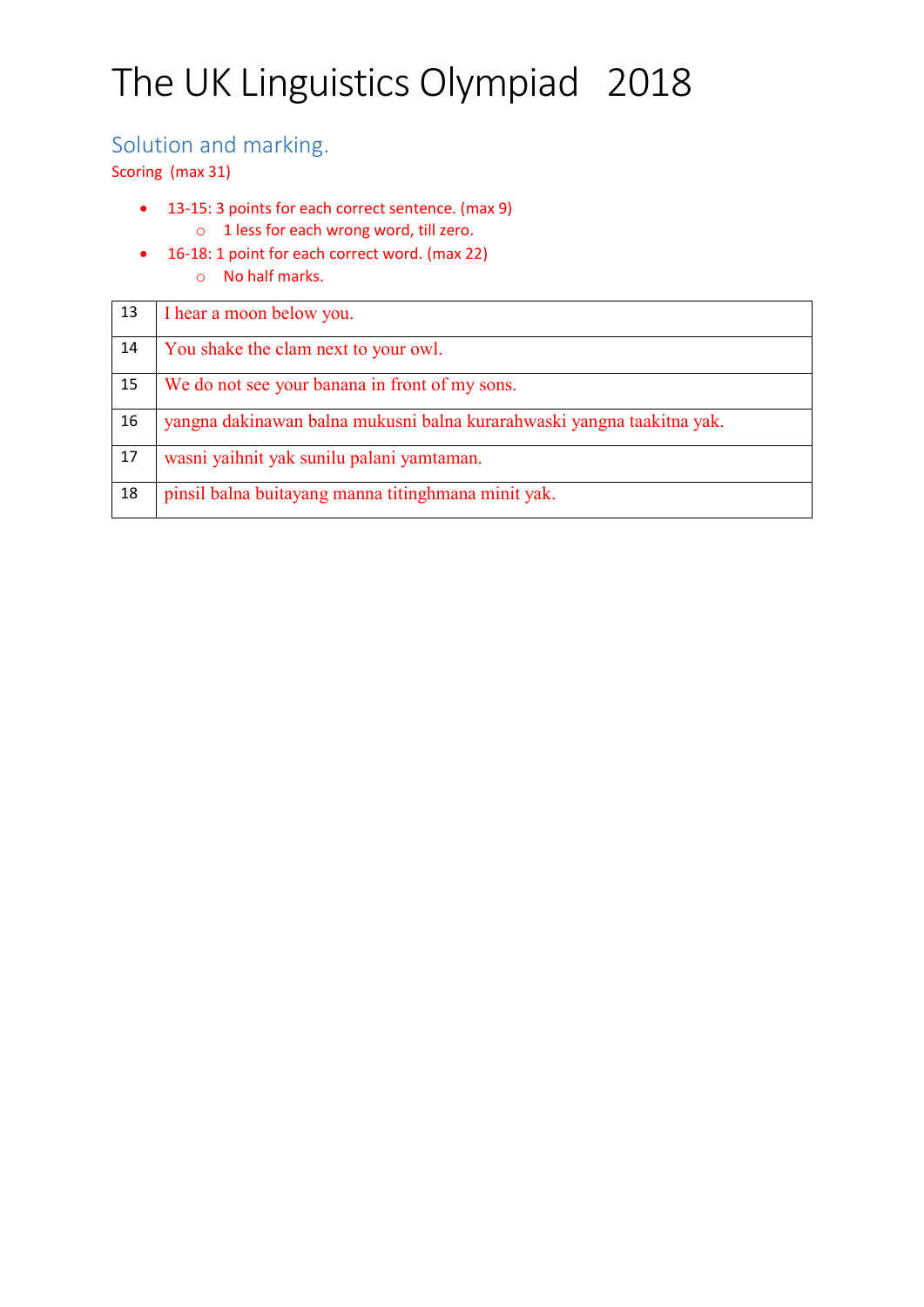### **Commentary**

#### Syntax

(PP) S O (PP) V (PP) word order

PP (marked by locative marker *yak*) can appear in all positions except between S and O.

#### Nouns

Definite + possessive markers for nouns are infixed with the nouns. There is no phonological rule for the location of the infixing, but instead each word has a specific location where all infixes go. For example, the word *su-lu* (dog) has all infixes placed in between the two syllables (e.g. *sunilu* = the dog, *sukilu* = my dog, etc).

|  | Plural is expressed with the word <i>balna</i> which follows the word. |  |  |  |  |  |  |  |
|--|------------------------------------------------------------------------|--|--|--|--|--|--|--|
|--|------------------------------------------------------------------------|--|--|--|--|--|--|--|

|          | 1st person | 2nd person | 3rd person                          |
|----------|------------|------------|-------------------------------------|
| Singular | -ki-       | -ma-       | -ni- (also the definite<br>article) |
| Plural   | -kina-     | -mana-     | -nina-                              |

In the case of the location words, the plural affix -na- is suffixed (e.g. mi-**ki**-t-**na**).

Possession: Possessor + Possessee (marked as above)

Two location words also undergo vowel harmonising in the 2nd person (mi-ma-t > mamat,  $di$ -ma-t > damat).

Verbs

| positive<br>negative | l st         | 2nd            | 3rd                 |
|----------------------|--------------|----------------|---------------------|
| Singular             | -(ta)yang    | $-(ta)$ man    | $-W1$               |
|                      | -(ta)syang   | $-(ta)$ sman   | -waski              |
| Plural               | -(ta)yangna  | -(ta)manna     | as 3s but with stem |
|                      | -(ta)syangna | $-(ta)$ smanna | reduplication       |

In the 3rd person plural, the final syllable of the stem is reduplicated:

tal > tatal yam > yayam (bui > bubui) kurah > kurarah